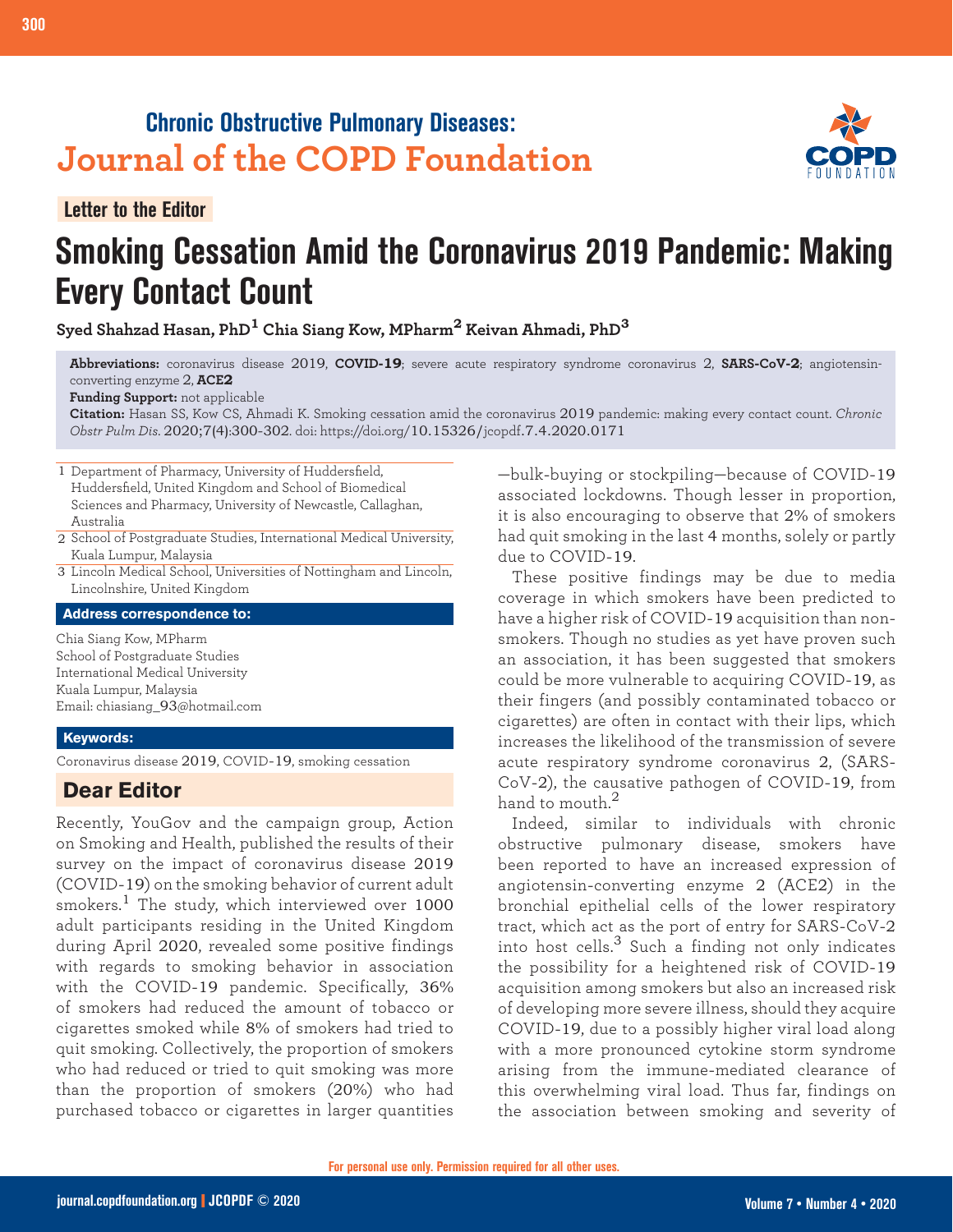COVID-19 are mixed, though a large-scale study on 1099 patients with COVID-19 from 552 hospitals in China reported a higher proportion of current and former smokers who required intensive care unit admission and/or mechanical ventilation, or had died, than non-smokers.4 Moreover, smokers constituted a higher proportion compared to non-smokers among the patients who had severe manifestations of COVID-19.

All clinicians around the world should seize this golden opportunity to encourage their active smoking patients or clients to quit smoking, citing the possible increased risk of contracting COVID-19 and its associated severe illness among smokers. Many smokers may already have the intention to quit during the COVID-19 pandemic, as reported in the aforementioned survey, either because of a fear of contracting COVID-19 or the difficulty in purchasing cigarettes amid COVID-19 associated lockdowns. Every clinician, especially those working in the community or primary care, is in a unique position during the current pandemic to fully utilize the established 5-step treatment framework for smoking cessation—the "5As approach": *ask* about tobacco use, *advise* quitting, *assess* readiness to quit, *assist* smokers ready to quit, and *arrange* follow-up.<sup>5</sup> For patients or clients who are prepared to stop smoking or at least reduce the number of cigarettes smoked per day, pharmacotherapies for smoking cessation, including nicotine replacement therapy, varenicline, and bupropion can be offered.<sup>6</sup>

While it can be challenging to provide a smoking cessation service in a busy practice, which may be made worse amid the COVID-19 pandemic given the need to observe social distancing, there is clear evidence that brief (<5 minutes) advice to quit smoking at each patient or client encounter can increase smoking abstinence rates, regardless of whether patients are prepared for immediate quitting. A 2013 Cochrane systematic review<sup>7</sup> of 42 trials with over 31,000 smokers concluded that a brief advice intervention could increase the baseline unassisted quit rate of 2%-3% by a further 1%-3%. Clinicians who have concerns about patient follow-up difficulties created by the COVID-19 pandemic, such as imposed social distancing rules and lockdowns, could avail themselves of telehealth approaches. A follow-up as simple as a telephone call may be useful to increase patients' smoking abstinence rates. A 2019 Cochrane systematic review<sup>8</sup> of 104 trials reported evidence of moderate certainty that proactive telephone counseling increases quit rates in smokers. Clinicians could also refer their patients for external resources including telephonic quitline support if follow-up proves not feasible. This would also allow for the involvement of other trained health care professionals to jointly provide smoking cessation services. The same systematic review reported moderate certainty evidence that proactive telephone counseling aids smokers who seek help from quitlines.<sup>8</sup>

In conclusion, we would like to once again stress that clinicians should engage smokers in the process of smoking abstinence at every opportunity amid the COVID-19 pandemic, since the readiness for smoking cessation may have been facilitated by the fear of contracting COVID-19. This includes patients who have not been diagnosed by COVID-19 as yet and patients who have had COVID-19 and have since recovered from acute illness. In addition, controversial smoking cessation strategies such as electronic cigarettes should be discouraged as there is documented evidence regarding the vapingrelated pulmonary diseases, which may further reduce pulmonary reserve in smokers.<sup>9</sup>

### **Declaration of Interest**

The authors have nothing to declare.